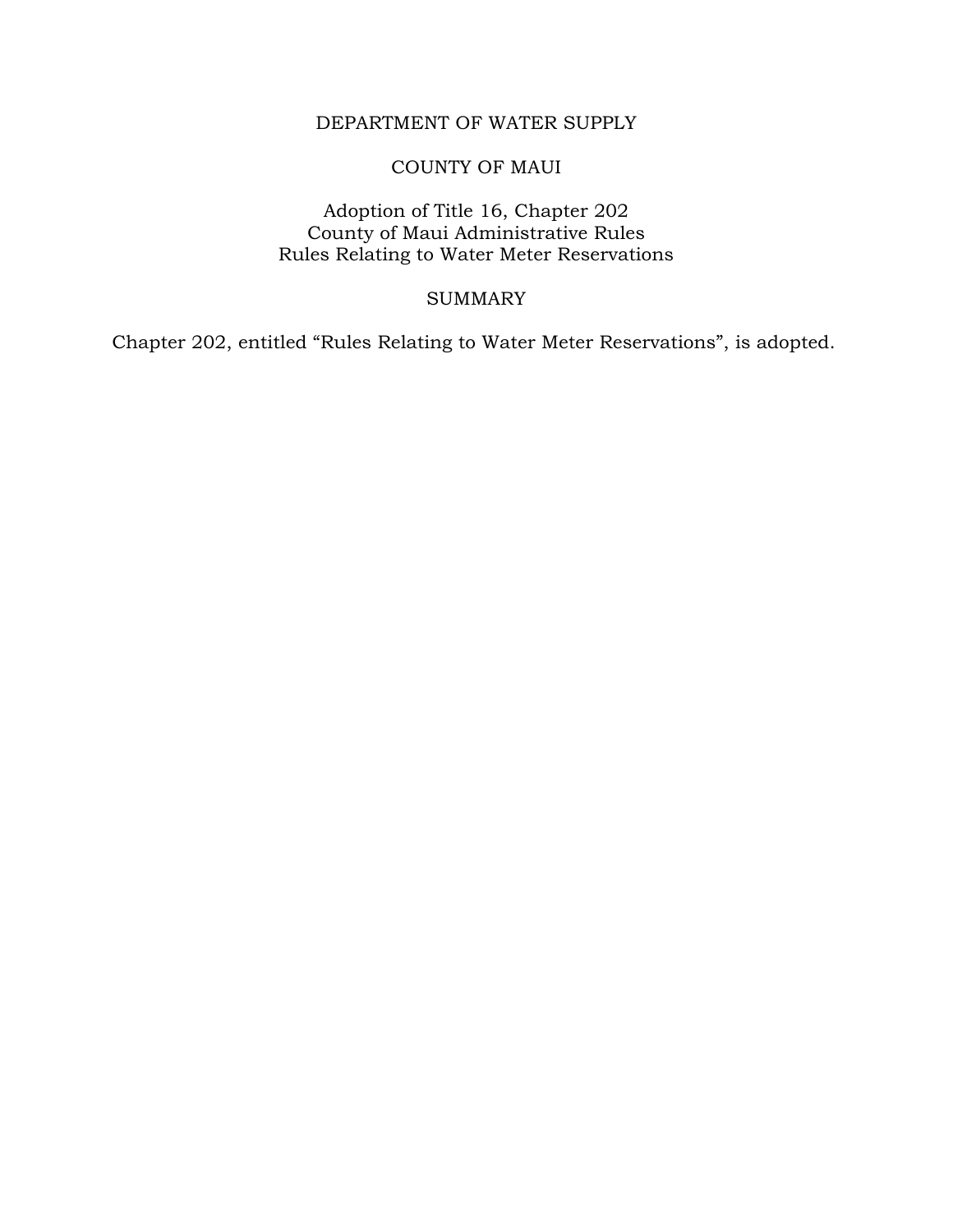## COUNTY OF MAUI ADMINISTRATIVE RULES

## TITLE MC-16

## DEPARTMENT OF WATER SUPPLY

## SUBTITLE 02

## DEPARTMENT OF WATER SUPPLY

## CHAPTER 202

## RULES RELATING TO WATER METER RESERVATIONS

| §16-202-01   | Purpose                                                     |
|--------------|-------------------------------------------------------------|
| §16-202-02   | Scope                                                       |
| $$16-202-03$ | Definitions                                                 |
| $$16-202-04$ | Application                                                 |
| §16-202-05   | One reservation per project                                 |
| §16-202-06   | Tax map key                                                 |
| $$16-202-07$ | When the director may grant a water meter reservation       |
| §16-202-08   | When the director shall not grant a water meter reservation |
| §16-202-09   | Land use entitlements required                              |
| $$16-202-10$ | Payment for a water meter reservation                       |
| $$16-202-11$ | Modification of an existing water meter reservation         |
| $$16-202-12$ | Expiration of a water meter reservation                     |
| $$16-202-13$ | Payment for a water meter upon installation                 |
|              |                                                             |

§16-202-01 Purpose. The purpose of these rules is to establish guidelines for requests for water meter reservations. [Eff 01/29/18] (Auth: HRS §91-2, HRS §91-3, MCC §14.01.030) (Imp: MCC §14.01.020, MCC §14.07.090)

§16-202-02 Scope. All areas provided water service from the department's water system, except the upcountry system, shall be within the scope of these rules. These rules shall apply to all requests for new or additional water service from a department water system, including subdivision water service. [Eff 01/29/18] (Auth: HRS §91-2, HRS §91-3, MCC §14.01.030) (Imp: MCC §14.01.020)

§16-202-03 Definitions. For purposes of these rules, unless it is plainly evident from the context that a different meaning is intended, certain words and phrases are defined as follows:

"Applicant" means any person or entity applying for new or additional water service, including subdivision water service.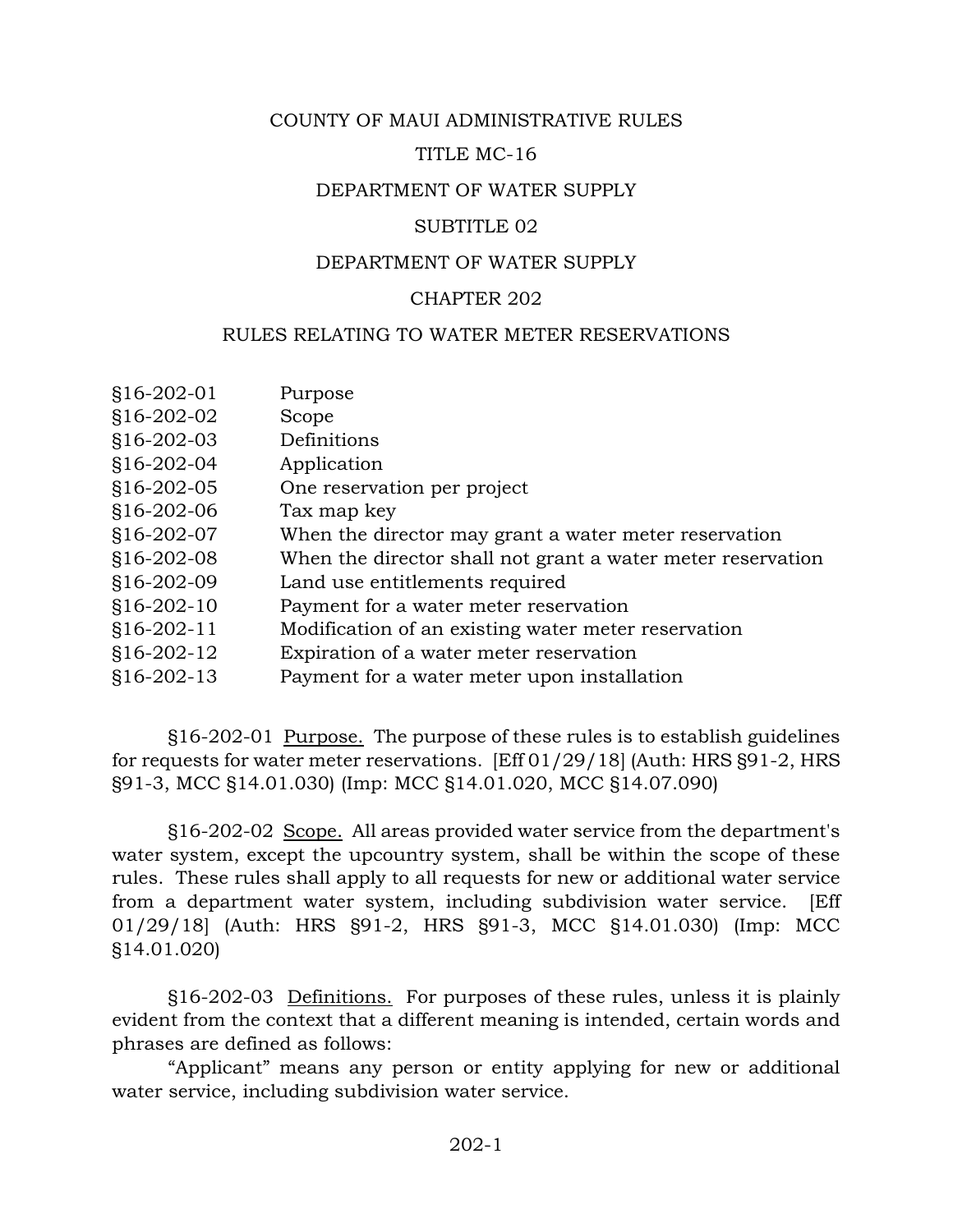"Large quantities of water" means large quantities of water as defined in section 16-201-03, County of Maui Administrative Rules.

"Project" means any development, including subdivisions, individual building permit activities, new water meter requests, or water meter upgrade requests.

"Ready for water service" means that the applicant is able to accept installation of water service because the water system improvements required by the department have been installed and have passed final inspection by the department.

"Water meter reservation" means a written commitment by the department executed by the director indicating that the proposed project will be provided source or service. [Eff 01/29/18] (Auth: HRS §91-2, HRS §91-3, MCC §14.01.030) (Imp: MCC §14.04.010, MCC §14.07.090)

§16-202-04 Application. An applicant may apply for and the director may grant a water meter reservation to an applicant upon proper application prescribed by the department, the payment of the fees and costs associated with the water meter, and subject to these rules. [Eff 01/29/18] (Auth: HRS §91-2, HRS §91-3, MCC §14.01.030) (Imp: MCC §14.07.090)

§16-202-05 One reservation per project. There shall be one water meter reservation for each project. There may be multiple water meters for each water meter reservation. [Eff 01/29/18] (Auth: HRS §91-2, HRS §91-3, MCC §14.01.030) (Imp: MCC §14.07.090)

§16-202-06 Tax map key. A water meter reservation shall be reserved for a certain parcel of real property as identified by its tax map key number. A water meter reservation is not transferrable to another parcel of real property or to another person or entity for a parcel of real property other than the parcel the water meter reservation was reserved for. [Eff 01/29/18] (Auth: HRS §91-2, HRS §91-3, MCC §14.01.030) (Imp: MCC §14.07.090)

§16-202-07 When the director may grant a water meter reservation. The director may grant a water meter reservation for a project only if the applicant is not requesting large quantities of water. [Eff 01/29/18] (Auth: HRS §91-2, HRS §91-3, MCC §14.01.030) (Imp: MCC §14.04.010, MCC §14.07.090)

§16-202-08 When the director shall not grant a water meter reservation. The director shall not grant a water meter reservation for any project when the projected water usage for that project amounts to large quantities of water. [Eff 01/29/18] (Auth: HRS §91-2, HRS §91-3, MCC §14.01.030) (Imp: MCC §14.04.010, MCC §14.07.090)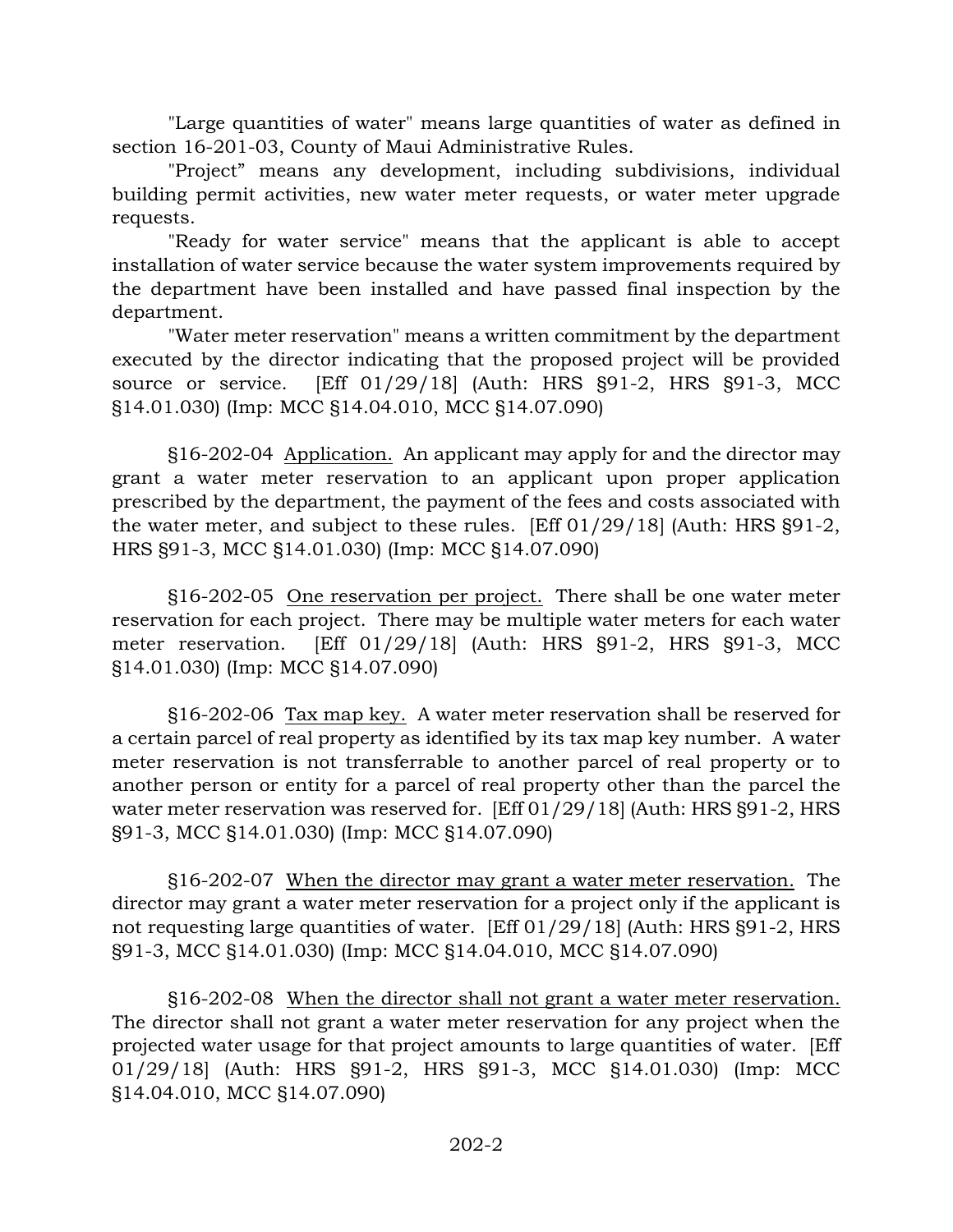§16-202-09 Land use entitlements required. An applicant shall not be eligible to apply for a water meter reservation until the applicant obtains all required land use entitlements for the project, including but not limited to, any change of zoning, community plan amendment, state land use district classification amendment, special management area use permit, and project district phase I County council approval; provided, however that, this section shall not apply to residential development projects comprised of 100 percent residential workforce housing units, as defined in section 2.96.020, Maui County Code, evidenced by an executed, recorded, and valid residential workforce housing agreement between the developer and the County, and which are located within the service area of the department's central or west Maui water system. [Eff 01/29/18; am and comp 11/28/2019] (Auth: HRS §91-2, HRS §91-3, MCC §14.01.030) (Imp: MCC §14.07.090)

§16-202-10 Payment for a water meter reservation. Whenever the director grants a water meter reservation, the applicant shall pay the fees and costs associated with the water meter, as set forth in the annual budget. Such fees and costs are non-refundable. [Eff 01/29/18] (Auth: HRS §91-2, HRS §91-3, MCC §14.01.030) (Imp: MCC §14.07.090)

§16-202-11 Modification of an existing water meter reservation. If an applicant requests to modify an existing water meter reservation, such as increasing the projected water usage for a project, the director shall make a new determination based on the entire project as to the department's current threeyear forecast and percentage of maximum reliable capacity and whether the requested cumulative amount of water amounts to large quantities of water. If the requested cumulative amount of water for the entire project amounts to large quantities of water, the existing water meter reservation shall not be modified. If the requested cumulative amount of water for the entire project does not amount to large quantities of water, the water meter reservation shall be modified as requested. [Eff 01/29/18] (Auth: HRS §91-2, HRS §91-3, MCC §14.01.030) (Imp: MCC §14.04.010, MCC §14.07.090)

§16-202-12 Expiration of a water meter reservation. The duration of a water meter reservation shall not exceed five years from the date of the department's approval of the water meter reservation, provided that water service source capacity is available. If within five years, the applicant is ready for water service, the applicant shall apply for such water service with the department; provided, however, that a water meter shall not be installed until all required documents, including but not limited to, required easements, agreements, and cost-list affidavits have been completed and approved by the department. If